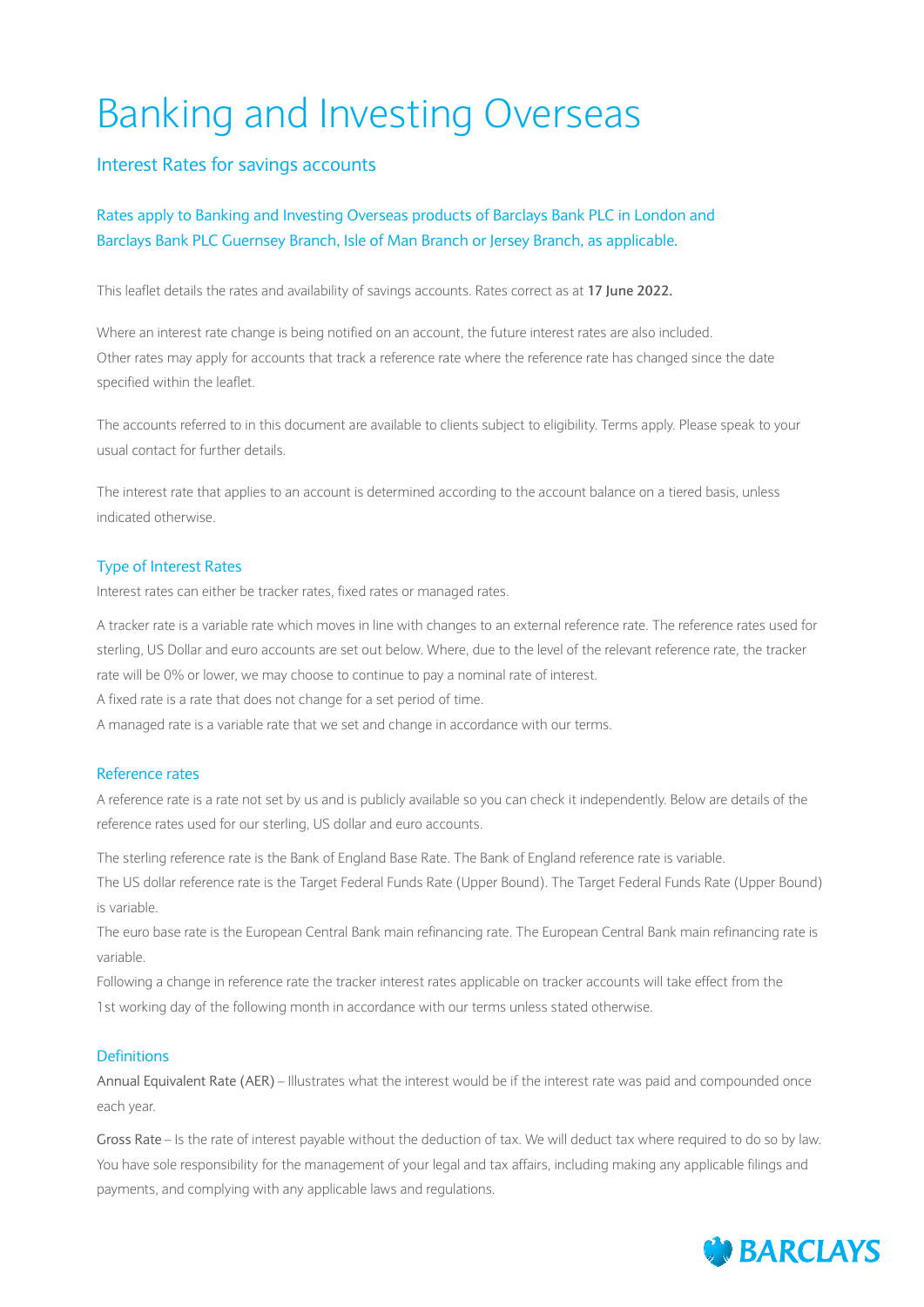## International Trust Reserve

Rates are effective 1 June 2022.

| What is the interest rate? |                 |            |
|----------------------------|-----------------|------------|
| Balance (GBP)              | Gross Rate p.a. | <b>AER</b> |
| $£0+$                      | $0.00\%$        | $0.00\%$   |
| £100,000+                  | 0.15%           | 0.15%      |
| $£1,000,000+$              | 0.25%           | 0.25%      |
| £5,000,000+                | $0.35\%$        | $0.35\%$   |

Interest is paid quarterly on the first Monday of March, June, September and December

Rates are effective 1 June 2022.

| Balance (USD)              | Gross Rate p.a. | <b>AER</b> |
|----------------------------|-----------------|------------|
| \$0 to \$99,999            | $0.00\%$        | $0.00\%$   |
| \$100,000 to \$999,999     | $0.20\%$        | $0.20\%$   |
| \$1,000,000 to \$4,999,999 | $0.35\%$        | $0.35\%$   |
| $$5,000,000+$              | $0.40\%$        | $0.40\%$   |

Interest is paid quarterly on the first Monday of March, June, September and December

#### Can Barclays change the interest rate?

Yes, rates are variable. We can increase or decrease the interest rates as set out in Barclays Bank Terms. For more details on when we may change the interest rates and the notice that we'll give you, please see our 'Barclays Terms' booklet which can be obtained from your usual contact point or viewed online at ciiom.barclays.com/terms

| What would the estimated balance be after 12 months based on a £1,000 deposit?  |                              |  |  |
|---------------------------------------------------------------------------------|------------------------------|--|--|
| Deposit amount                                                                  | Estimated value after a year |  |  |
| £1,000                                                                          | £1,000.00                    |  |  |
| What would the estimated balance be after 12 months based on a \$1,000 deposit? |                              |  |  |
| Deposit amount                                                                  | Estimated value after a year |  |  |
| \$1,000                                                                         | \$1,000.00                   |  |  |
|                                                                                 |                              |  |  |

How do I open and manage my account?

**Account opening** – In branch, online and by phone

**Manage account** – In branch, online, mobile and by phone

**Eligibility criteria** – Only available to personal or corporate trusts (personal or corporate trustees) or personal wealth vehicles including Special Purpose Vehicles, SIPPs and Offshore bonds. The Account is not to be used for business purposes nor is it available to financial associations, registered charities, societies and other forms of association.

**Minimum balance** – £1 or \$1 or currency equivalent

**Maximum balance** – £25m, \$40m or currency equivalent

Can I withdraw money?

Yes, instant access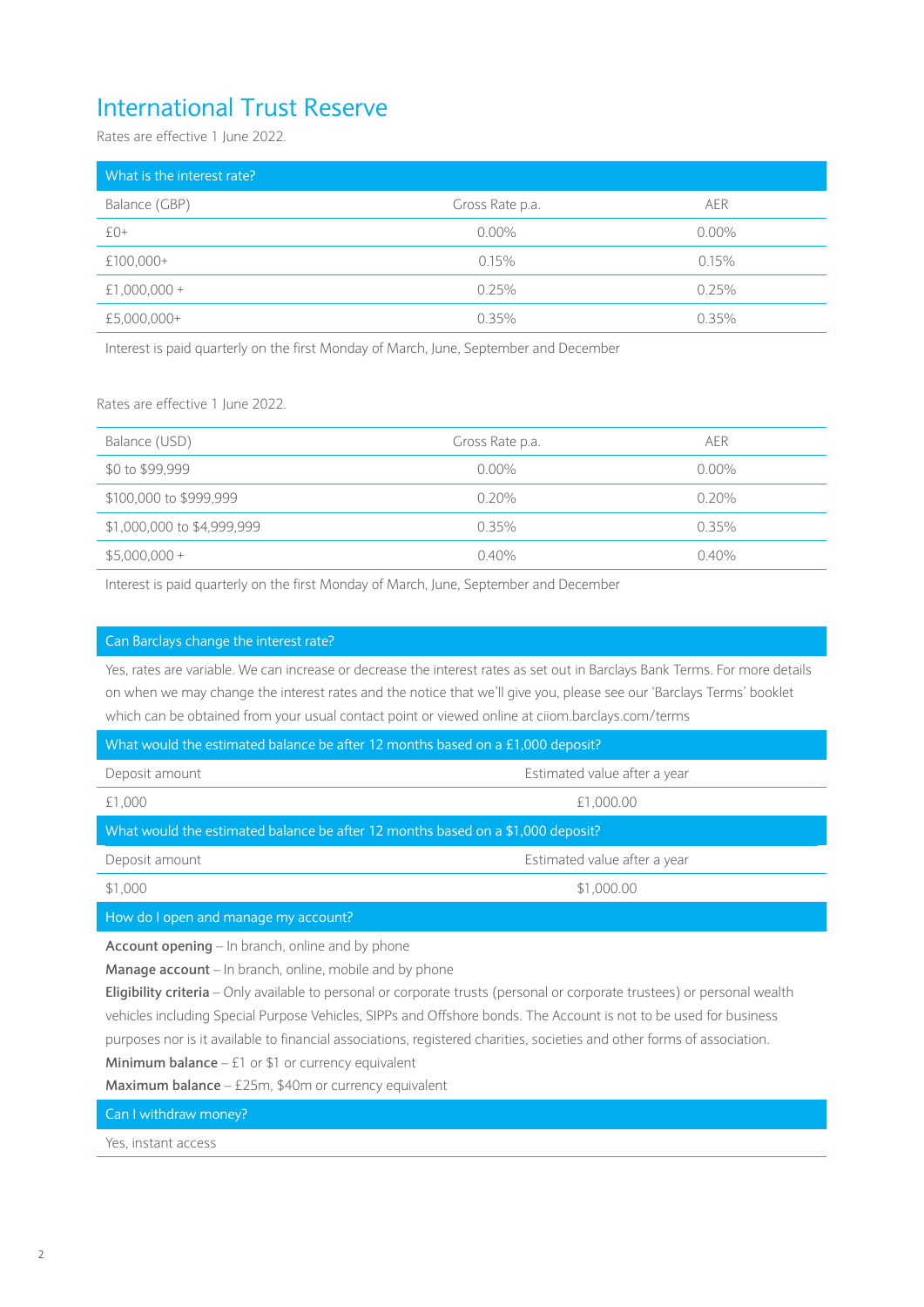#### Additional information

- You can have more than one International Trust Reserve at any given time in sole or joint names provided the total balances do not exceed £25m, \$40m or currency equivalent.
- All other currencies are fixed at 0% for all balances.
- Interest is 'tiered' which means interest will be applied on the full amount of money you have in your account, depending on the balance threshold it meets.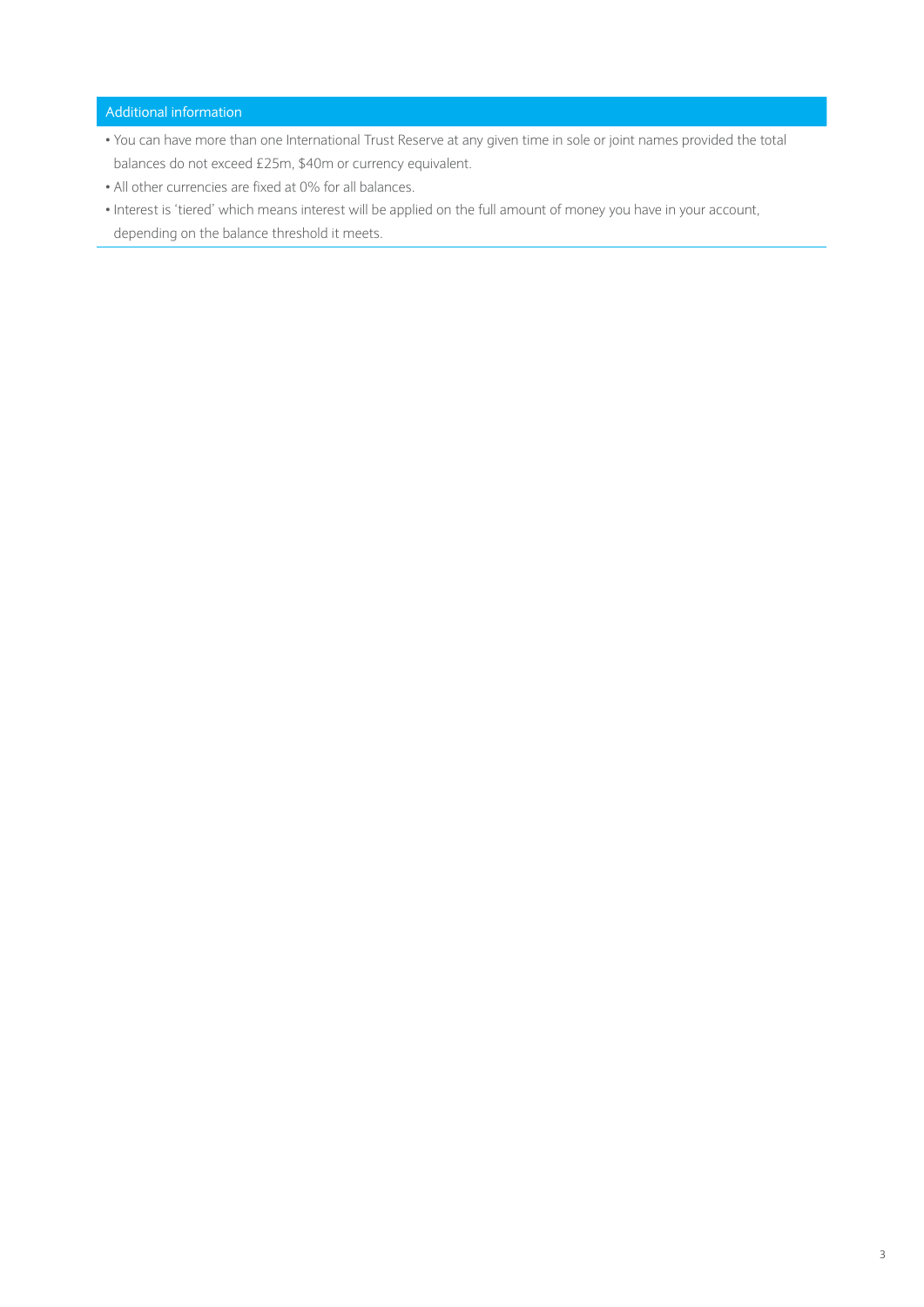### International Business Reserve

Rates are effective 1 June 2022.

| What is the interest rate? |                 |          |
|----------------------------|-----------------|----------|
| Balance (GBP)              | Gross Rate p.a. | AER      |
| $f(0+$                     | $0.00\%$        | $0.00\%$ |
| £100,000+                  | $0.00\%$        | $0.00\%$ |
| $£1,000,000+$              | $0.20\%$        | 0.20%    |
| £5,000,000+                | 0.25%           | 0.25%    |

Interest is paid quarterly on the first Monday of March, June, September and December

Rates are effective 1 June 2022.

| Balance (USD)             | Gross Rate p.a. | AER      |
|---------------------------|-----------------|----------|
| \$0 to \$99,999           | $0.00\%$        | $0.00\%$ |
| \$100,000 to \$999,999    | $0.00\%$        | $0.00\%$ |
| \$1,000,00 to \$4,999,999 | 0.25%           | 0.25%    |
| $$5,000,000+$             | 0.35%           | 0.35%    |

Interest is paid quarterly on the first Monday of March, June, September and December

#### Can Barclays change the interest rate?

Yes, rates are variable. We can increase or decrease the interest rates as set out in Barclays Bank Terms. For more details on when we may change the interest rates and the notice that we'll give you, please see our 'Barclays Terms' booklet which can be obtained from your usual contact point or viewed online at ciiom.barclays.com

| What would the estimated balance be after 12 months based on a £1,000 deposit?  |                              |  |  |
|---------------------------------------------------------------------------------|------------------------------|--|--|
| Deposit amount                                                                  | Estimated value after a year |  |  |
| £1,000                                                                          | £1,000.00                    |  |  |
| What would the estimated balance be after 12 months based on a \$1,000 deposit? |                              |  |  |
| Deposit amount                                                                  | Estimated value after a year |  |  |
| \$1,000                                                                         | \$1,000.00                   |  |  |
| How do I open and manage my account?                                            |                              |  |  |
|                                                                                 |                              |  |  |

**Account opening** - In branch, online and by phone

**Manage account** - In branch, online, mobile and by phone

**Eligibility criteria** - Only available to non-personal clients who are not banks (including building societies, credit unions and other institutions that provide loans or accept and manage deposits), insurance companies, funds (cash, pension or administrated), payment service providers or government entities

**Minimum balance** - £1 or \$1

**Maximum balance** - £25m, \$40m or currency equivalent

Can I withdraw money?

Yes, instant access.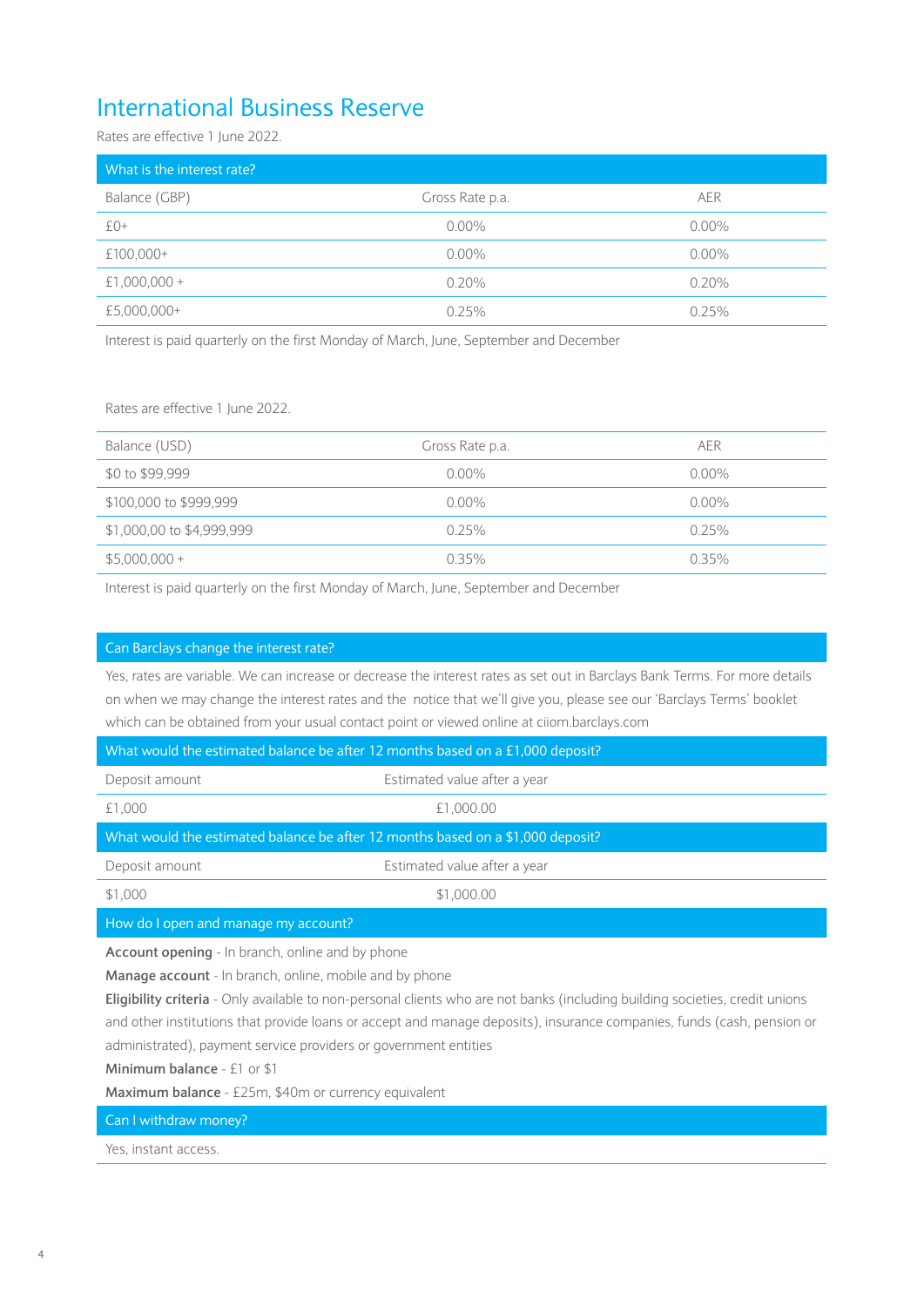Additional information

- You can have more than one International Business Reserve at any given time in sole or joint names provided the total balances do not exceed £25m, \$40m or currency equivalent.
- Interest is 'tiered' which means interest will be applied on the full amount of money you have in your account, depending on the balance threshold it meets.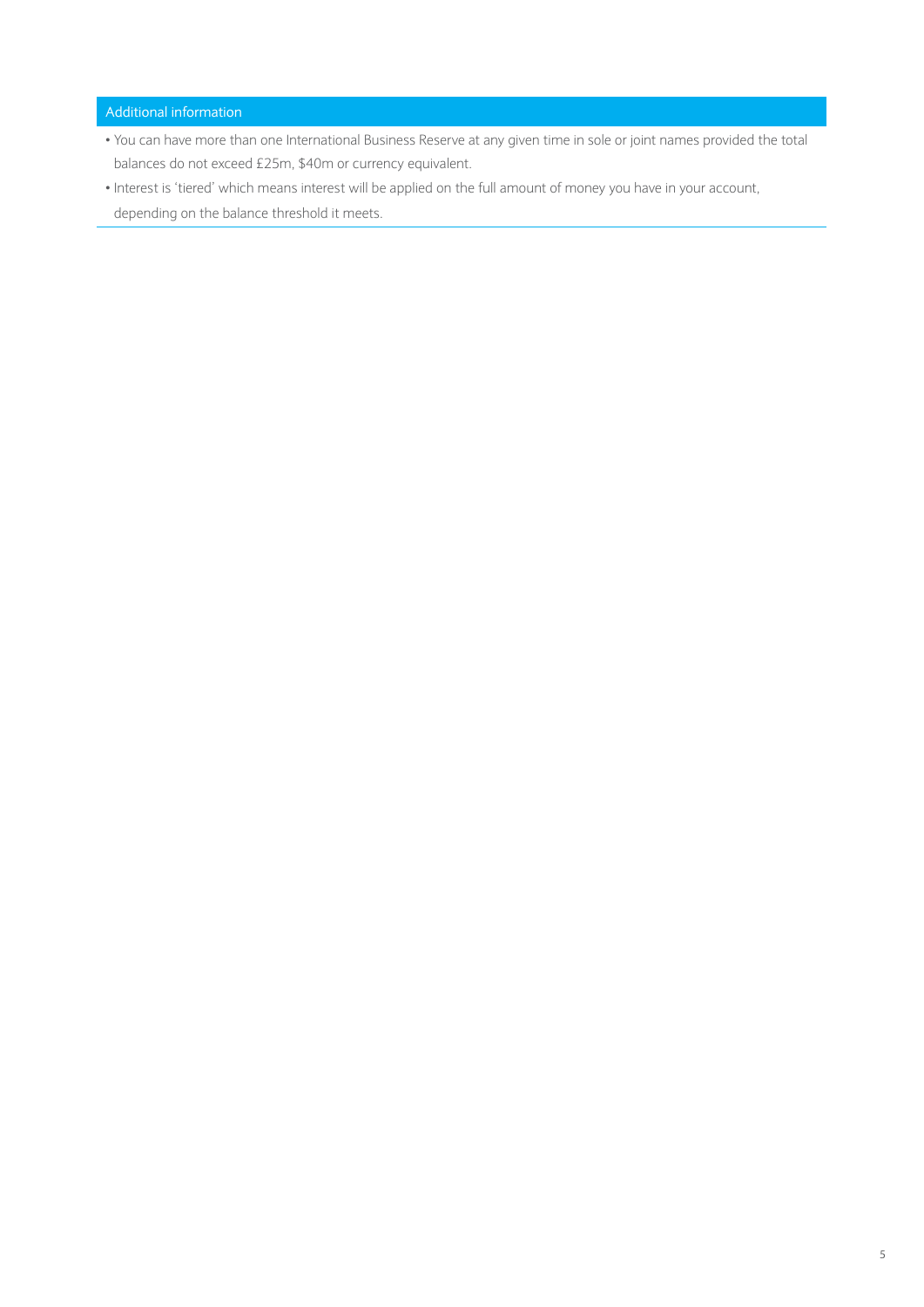## Rates for Accounts No Longer Available to Open

## International Currency Call Deposit Account

| What is the interest rate?                                                                                                                          |
|-----------------------------------------------------------------------------------------------------------------------------------------------------|
| All currencies are fixed at 0% for all balances                                                                                                     |
| How do I open and manage my account?                                                                                                                |
| <b>Manage account</b> - Online, mobile and by phone<br>Minimum balance - £0 or currency equivalent<br>Maximum balance - £10m or currency equivalent |
| Can I withdraw money?                                                                                                                               |
| Yes, instant access.                                                                                                                                |
| Additional information                                                                                                                              |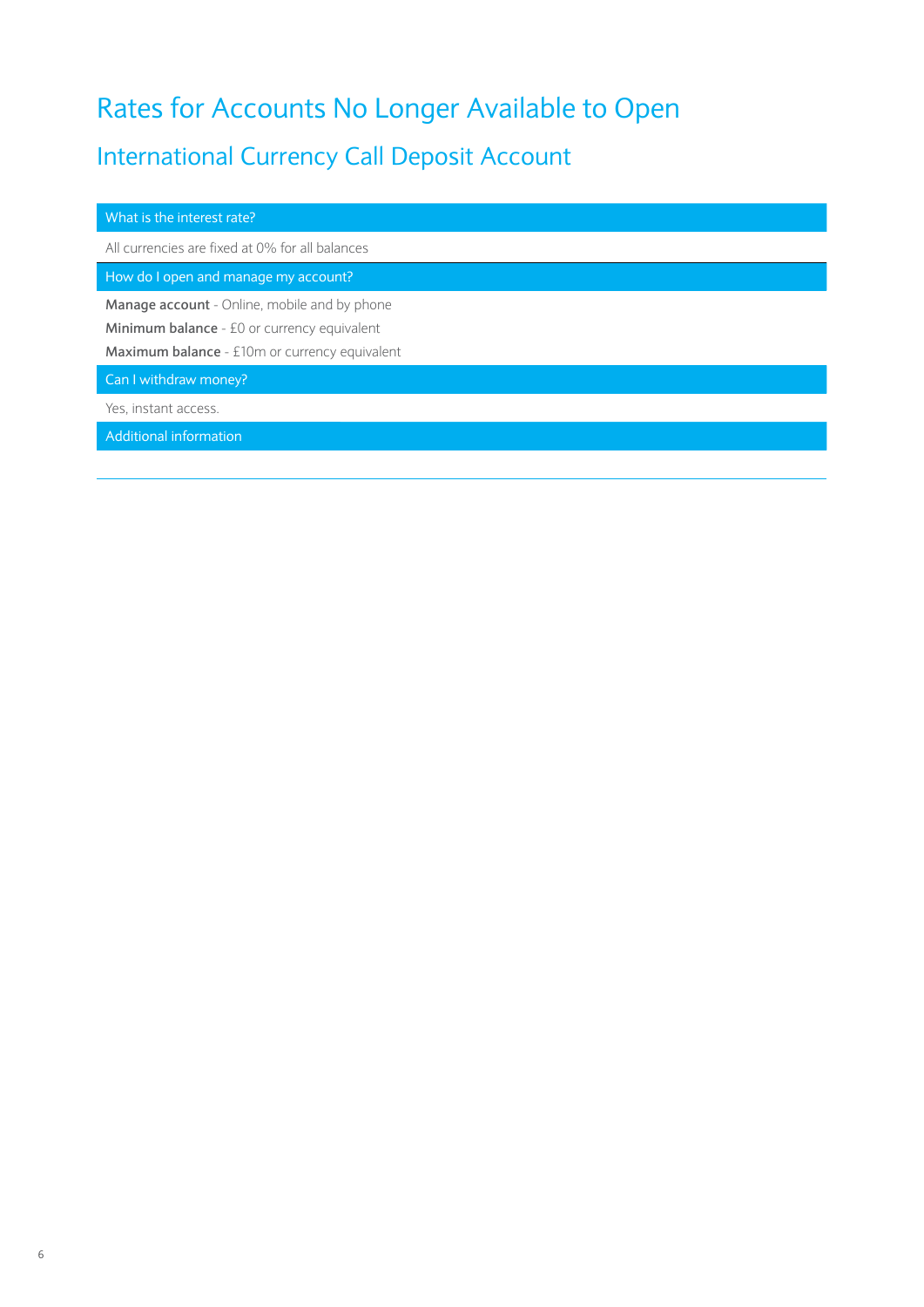## International Clients Monies Scheme

Rates are effective 17 June 2022.

| What is the interest rate? |                 |            |                             |
|----------------------------|-----------------|------------|-----------------------------|
| Balance (GBP)              | Gross Rate p.a. | <b>AER</b> | Margin below reference rate |
| $f()+$                     | $0.00\%$        | $0.00\%$   | 2.00%                       |
| $£10,000+$                 | $0.00\%$        | $0.00\%$   | 1.50%                       |
| £25.000+                   | $0.00\%$        | $0.00\%$   | 1.50%                       |
| £100,000+                  | $0.00\%$        | $0.00\%$   | 1.25%                       |
| £250,000+                  | 0.25%           | 0.25%      | 1.00%                       |
| $£1,000,000+$              | $0.50\%$        | $0.50\%$   | 0.75%                       |
|                            |                 |            |                             |

Interest is paid quarterly on the first Monday of March, June, September and December.

| What is the interest rate? |                 |            |                             |
|----------------------------|-----------------|------------|-----------------------------|
| Balance (USD)              | Gross Rate p.a. | <b>AER</b> | Margin below reference rate |
| $$0+$                      | $0.00\%$        | $0.00\%$   | 2.00%                       |
| $$50,000+$                 | 0.25%           | 0.25%      | 1.50%                       |
| $$200,000+$                | $0.50\%$        | $0.50\%$   | 1.25%                       |
| $$500,000+$                | 0.75%           | 0.75%      | 1.00%                       |
| $$2,000,000+$              | 1.00%           | 1.00%      | 0.75%                       |

Interest is paid quarterly on the first Monday of March, June, September and December.

#### Can Barclays change the interest rate?

This product tracks the Bank of England base rate for GBP and the Target Federal Funds Rate (Upper Bound) for USD. Barclays can change the margin but only after providing two months notice of the change of margin in accordance with the Barclays Bank Terms.

| What would the estimated balance be after 12 months based on a £50,000 deposit?  |                              |  |  |
|----------------------------------------------------------------------------------|------------------------------|--|--|
| Deposit amount                                                                   | Estimated value after a year |  |  |
| £50,000                                                                          | £50,000.00                   |  |  |
| What would the estimated balance be after 12 months based on a \$50,000 deposit? |                              |  |  |
| Deposit amount                                                                   | Estimated value after a year |  |  |
| \$50,000                                                                         | 50,126.88                    |  |  |
| How do I open and manage my account?                                             |                              |  |  |

**Account opening** - Contact your Relationship Manager

**Manage account** - Contact your Relationship Manager

**Eligibility criteria** - Only available to individual non-personal clients who are not financial institutions. The account

should be used for holding clients monies in designated accounts

**Minimum balance** - £1 or \$1

**Maximum balance** - £25m or \$40m

Can I withdraw money?

Yes, instant access